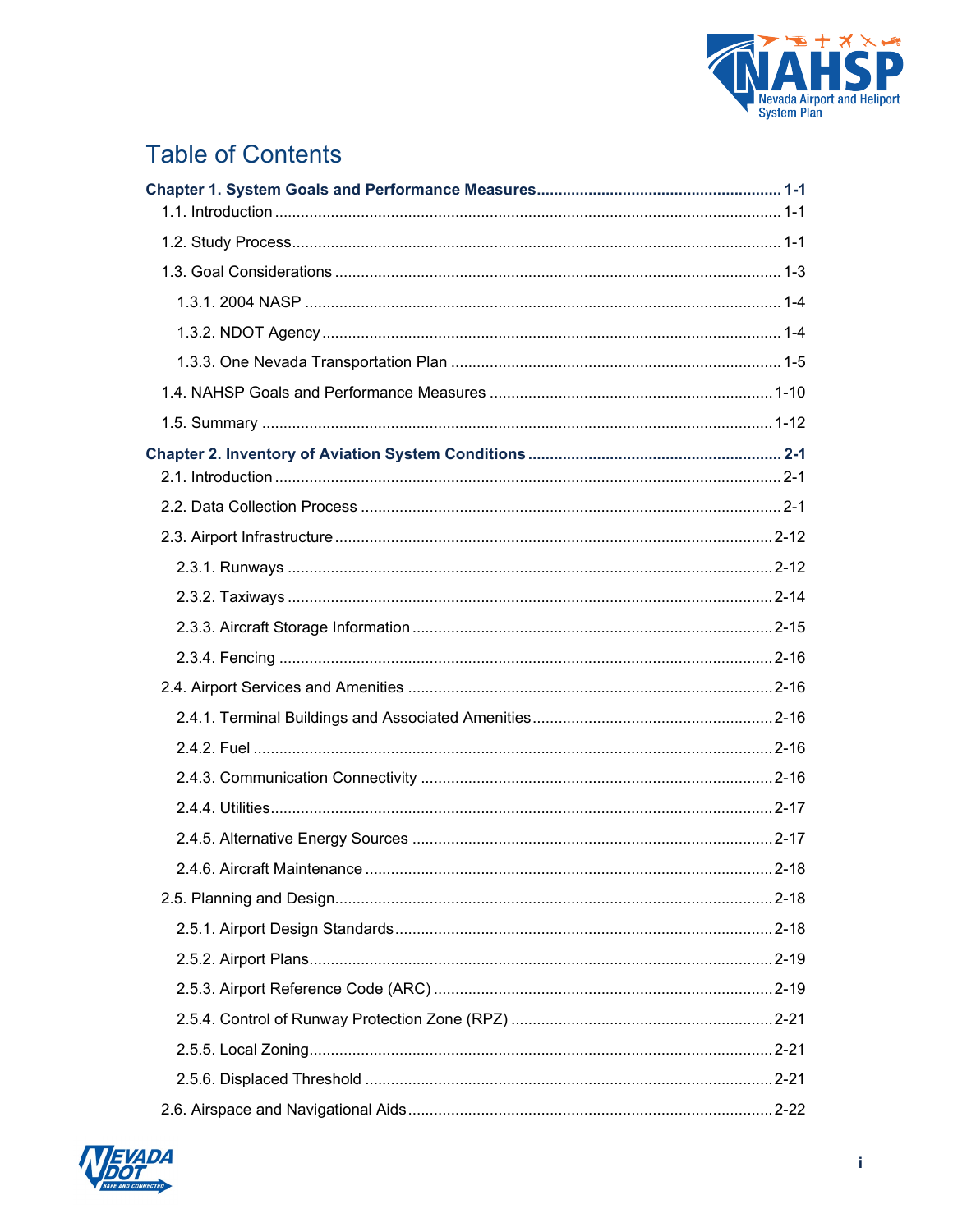

| 2.7.1. Unmanned Aerial System (UAS)/Unmanned Aerial Vehicle (UAV) Operations 2-24 |  |
|-----------------------------------------------------------------------------------|--|
|                                                                                   |  |
|                                                                                   |  |
|                                                                                   |  |
|                                                                                   |  |
|                                                                                   |  |
|                                                                                   |  |
|                                                                                   |  |
|                                                                                   |  |
|                                                                                   |  |
|                                                                                   |  |
|                                                                                   |  |
|                                                                                   |  |
|                                                                                   |  |
|                                                                                   |  |
|                                                                                   |  |
|                                                                                   |  |
|                                                                                   |  |
|                                                                                   |  |
|                                                                                   |  |
|                                                                                   |  |
|                                                                                   |  |
|                                                                                   |  |
|                                                                                   |  |
|                                                                                   |  |
|                                                                                   |  |
|                                                                                   |  |

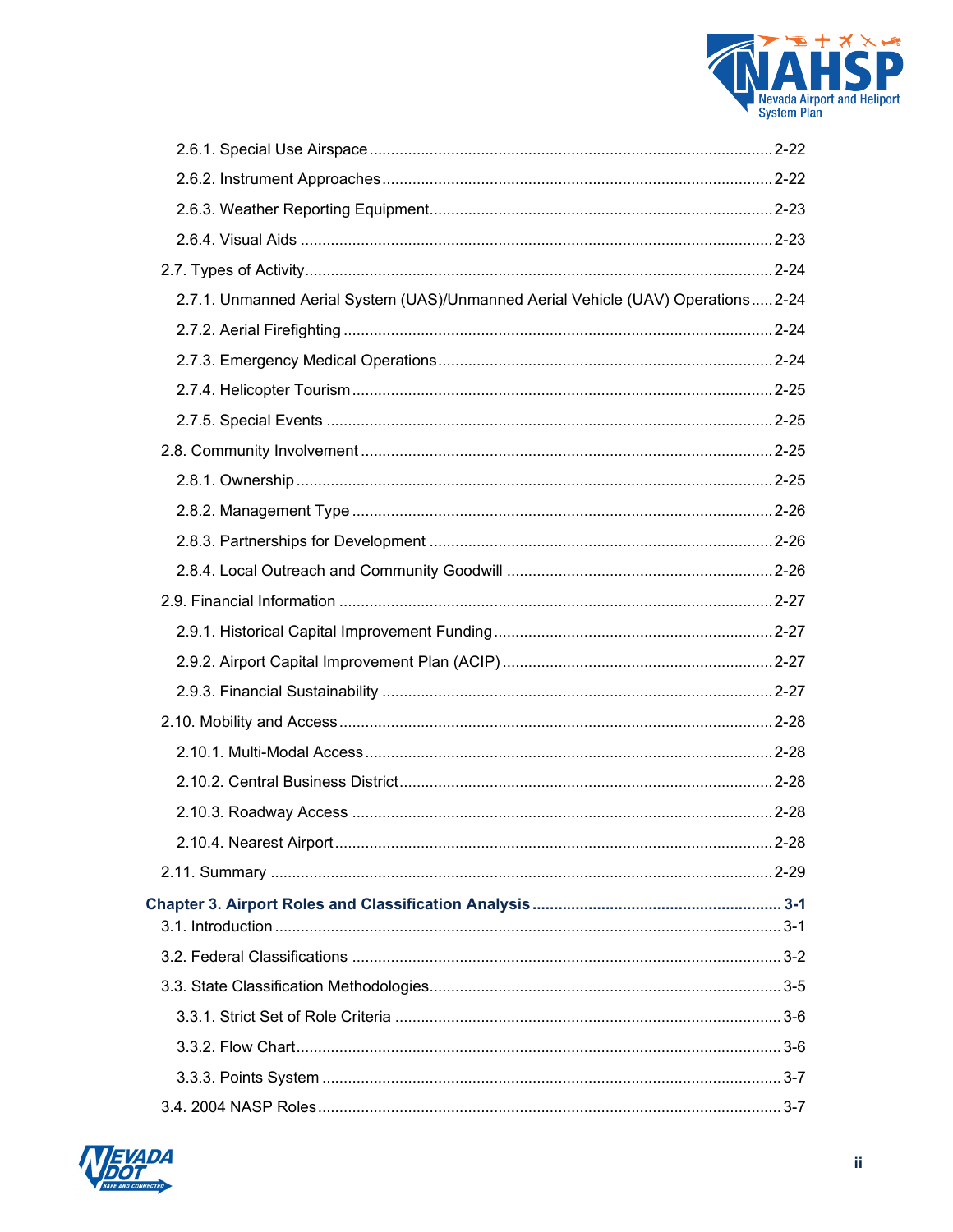

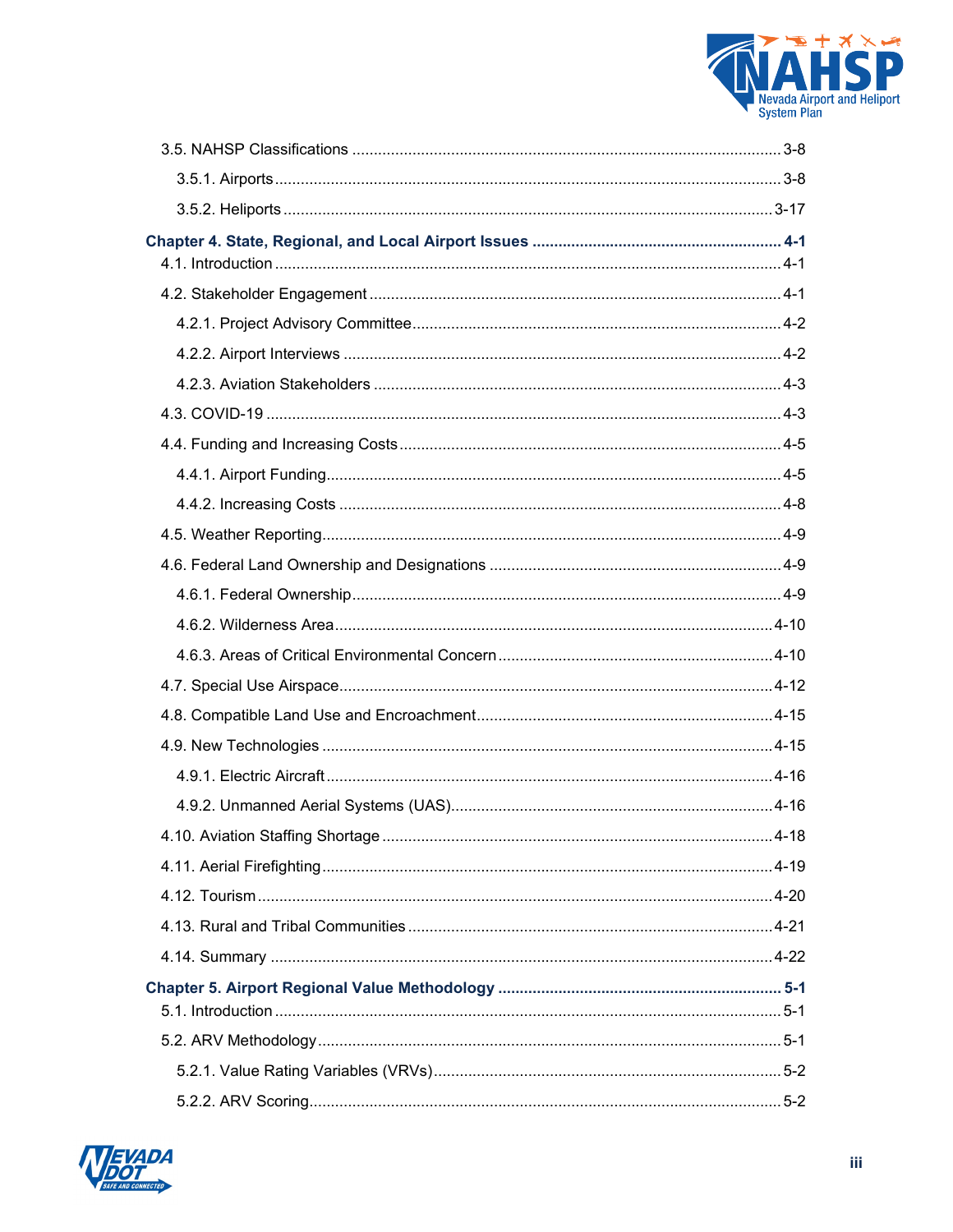

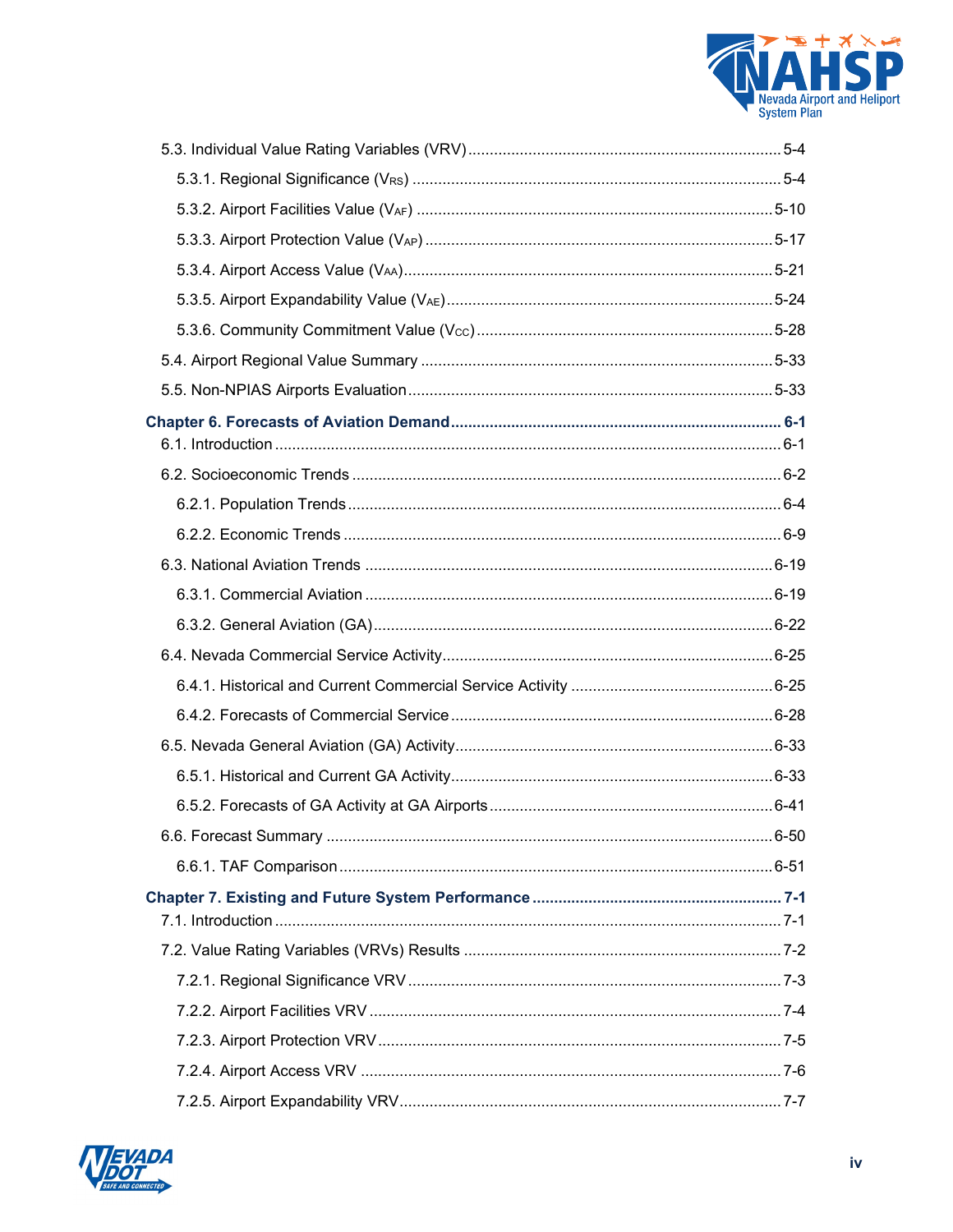

| 8.3.1. NAHSP Performance Measure Recommendations and Needs 8-16 |  |
|-----------------------------------------------------------------|--|

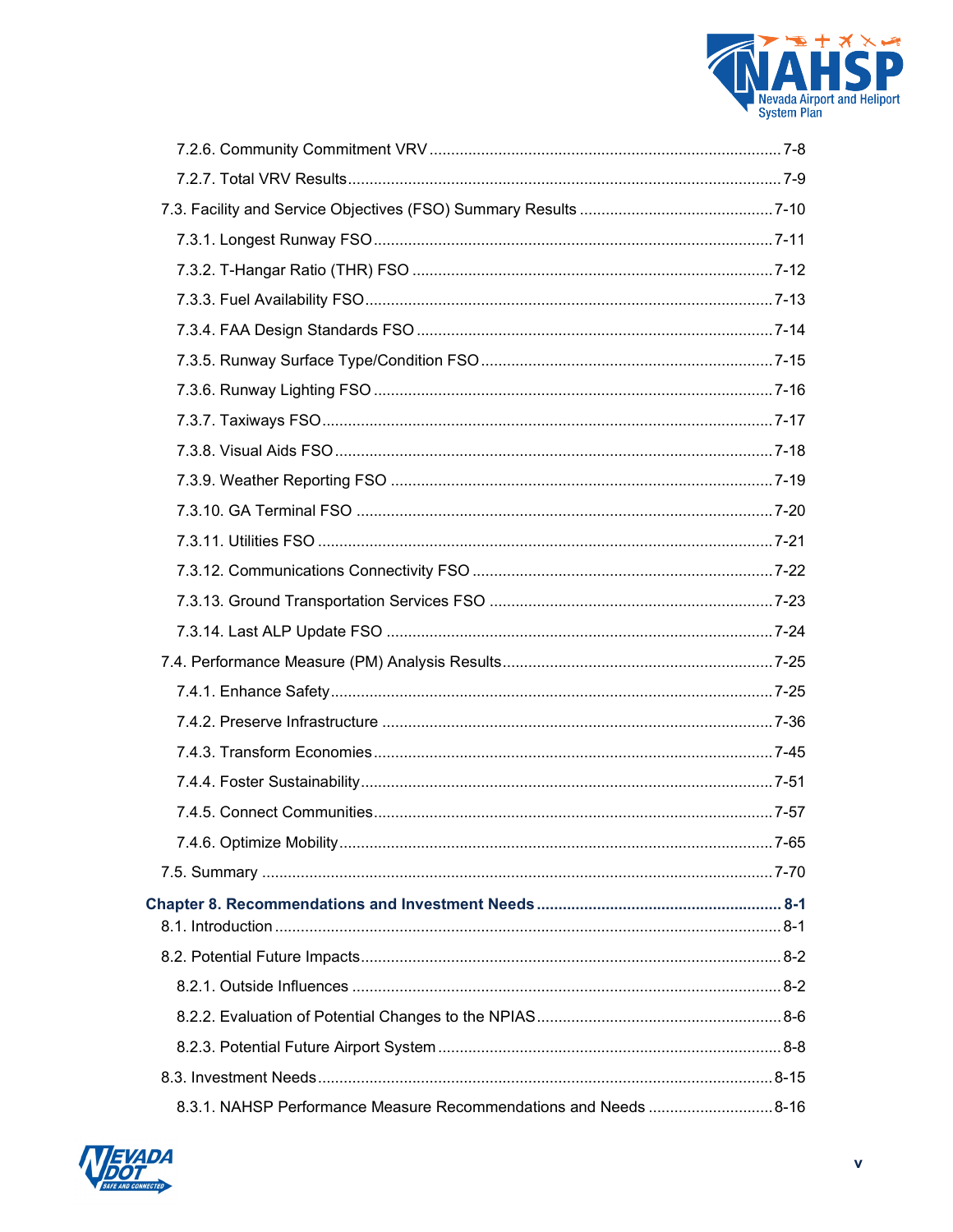

| 8.3.2. Value Rating Variable and Facility and Service Objective Recommendations and |       |
|-------------------------------------------------------------------------------------|-------|
|                                                                                     |       |
|                                                                                     |       |
|                                                                                     |       |
|                                                                                     |       |
|                                                                                     |       |
|                                                                                     |       |
|                                                                                     |       |
|                                                                                     |       |
|                                                                                     |       |
|                                                                                     |       |
|                                                                                     |       |
|                                                                                     |       |
|                                                                                     |       |
|                                                                                     |       |
|                                                                                     |       |
|                                                                                     |       |
|                                                                                     |       |
|                                                                                     |       |
|                                                                                     |       |
|                                                                                     |       |
|                                                                                     | $B-1$ |
|                                                                                     |       |
|                                                                                     |       |
|                                                                                     |       |
|                                                                                     |       |
|                                                                                     |       |

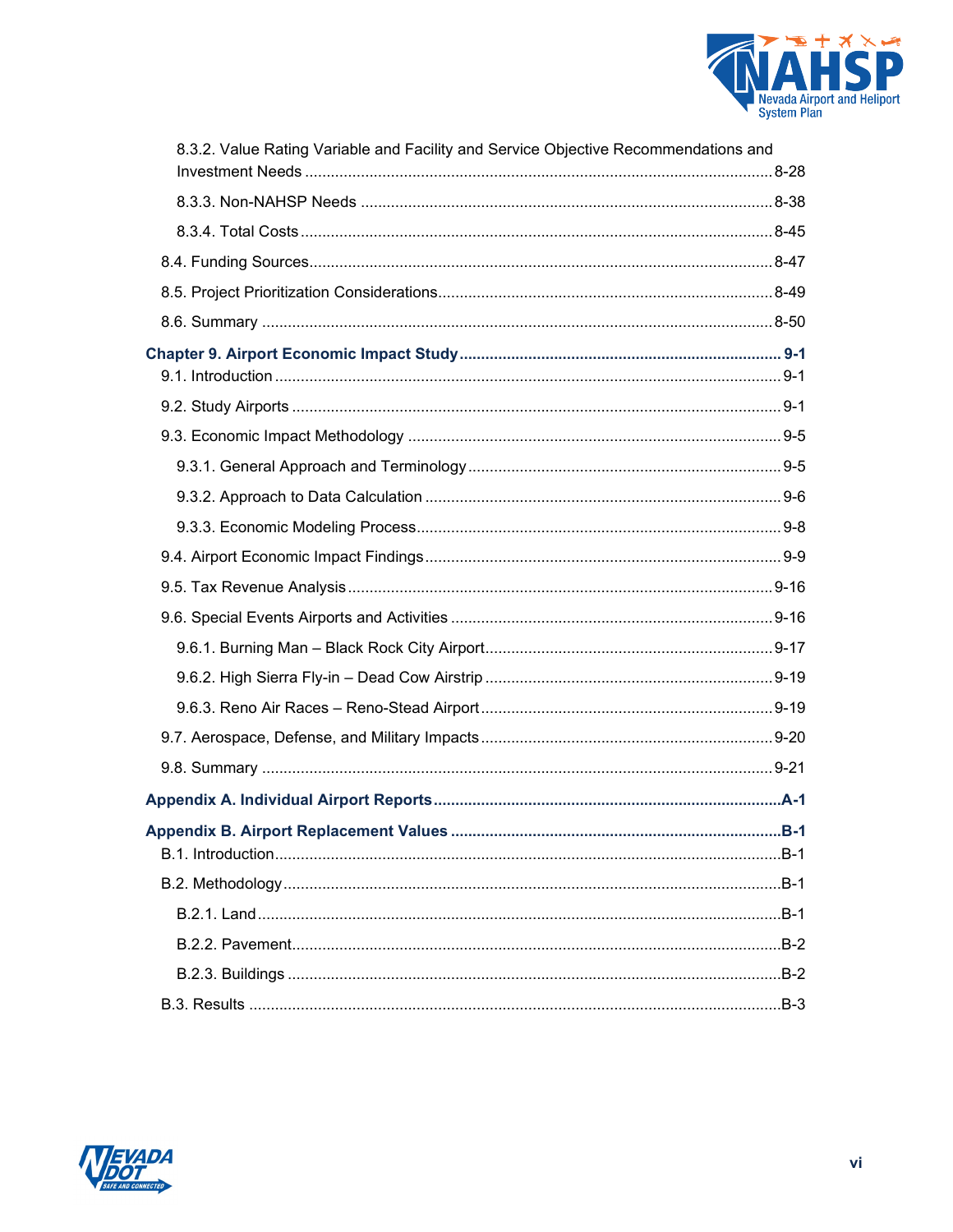

# List of Figures

| <b>Chapter 1. System Goals and Performance Measures</b>                              |  |
|--------------------------------------------------------------------------------------|--|
|                                                                                      |  |
| Figure 1-2: PAC Responses to "What Does Aviation in Nevada Mean to You"  1-3         |  |
| <b>Chapter 2. Inventory of Aviation System Conditions</b>                            |  |
|                                                                                      |  |
|                                                                                      |  |
|                                                                                      |  |
|                                                                                      |  |
|                                                                                      |  |
|                                                                                      |  |
|                                                                                      |  |
| Figure 2-8: Nevada Airports that Report Weather Data to the NADIN 2-23               |  |
| <b>Chapter 3. Airport Roles and Classification Analysis</b>                          |  |
|                                                                                      |  |
|                                                                                      |  |
|                                                                                      |  |
|                                                                                      |  |
| <b>Chapter 4. State, Regional, and Local Airport Issues</b>                          |  |
|                                                                                      |  |
|                                                                                      |  |
|                                                                                      |  |
| <b>Chapter 5. Airport Regional Value Methodology</b>                                 |  |
|                                                                                      |  |
|                                                                                      |  |
|                                                                                      |  |
|                                                                                      |  |
| <b>Chapter 6. Forecasts of Aviation Demand</b>                                       |  |
|                                                                                      |  |
|                                                                                      |  |
| Figure 6-3: Population Growth Rates in Nevada and Surrounding States, 2000-2040  6-7 |  |
|                                                                                      |  |
| Figure 6-5: Ratios of Acreage per Person for Each Nevada County, 2020  6-9           |  |
| Figure 6-6: GRP Growth Rates in Nevada and Surrounding States, 2000-2040 6-10        |  |
| Figure 6-7: Growth in Employment, Nevada, and the U.S., 2000 - 2040 6-11             |  |
|                                                                                      |  |
|                                                                                      |  |
|                                                                                      |  |
|                                                                                      |  |
|                                                                                      |  |
|                                                                                      |  |

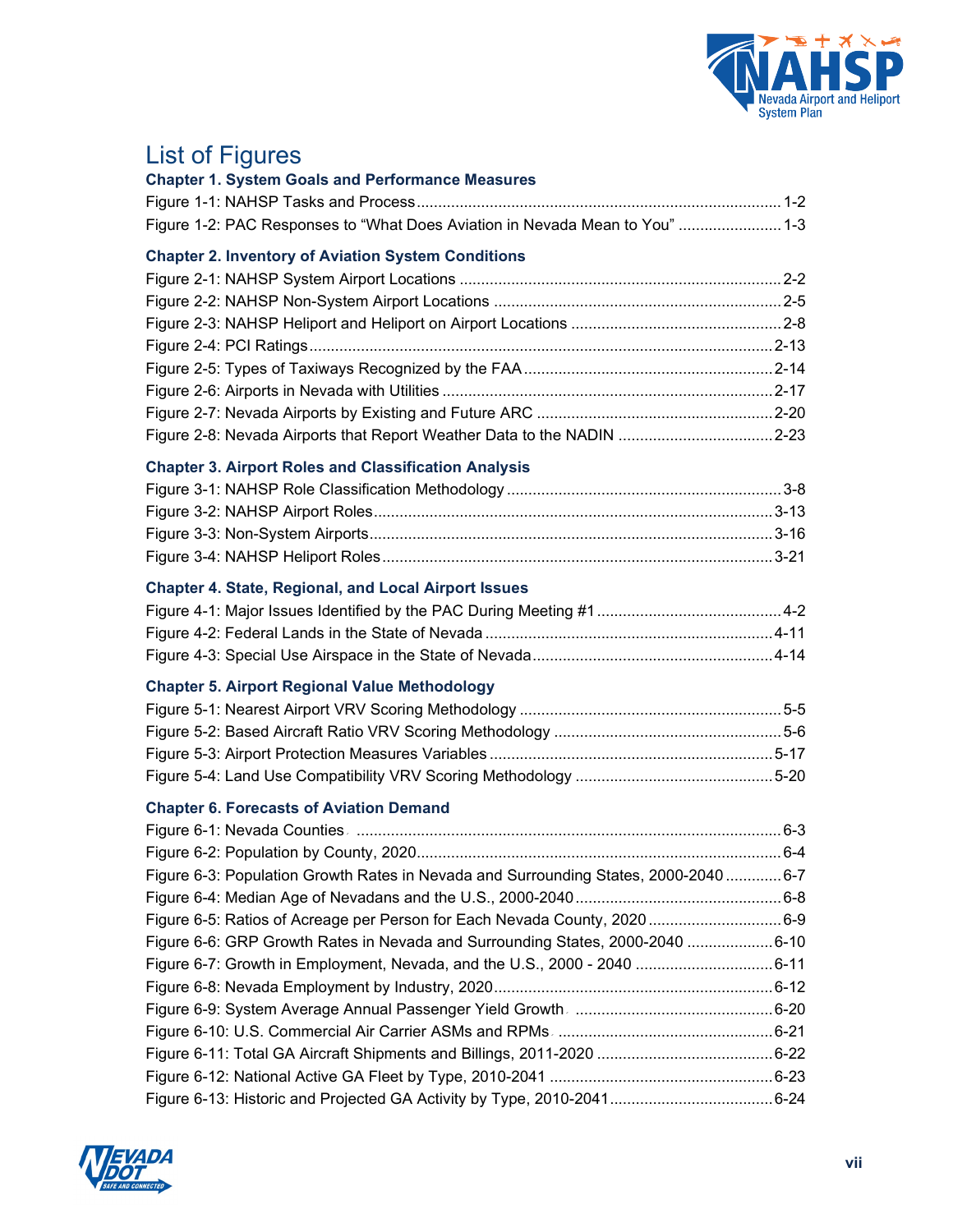

| Figure 6-14: Enplanement Growth by Nevada Commercial Service Airport, 2015-2019 6-26          |  |
|-----------------------------------------------------------------------------------------------|--|
| Figure 6-15: Percent of Total Commercial Service Operations in Nevada, 20196-28               |  |
| Figure 6-16: Statewide Commercial Service Enplanement Forecast, 2019-20406-29                 |  |
| Figure 6-17: Total Based Aircraft at Nevada GA Airports by Source, 20206-34                   |  |
|                                                                                               |  |
| Figure 6-19: GA Based Aircraft Results by Forecast Methodology, 2020-20406-43                 |  |
| Figure 6-20: Nevada GA Airport Operations Results by Forecast Methodology, 2020-20406-46      |  |
| Figure 6-21: NAHSP and FAA TAF Based Aircraft Forecasts, NPIAS Airports Only,                 |  |
|                                                                                               |  |
| Figure 6-22: NAHSP and FAA TAF Operations Forecasts, NPIAS Airports Only, 2019-2040 6-52      |  |
| <b>Chapter 7. Existing and Future System Performance</b>                                      |  |
|                                                                                               |  |
|                                                                                               |  |
|                                                                                               |  |
|                                                                                               |  |
|                                                                                               |  |
|                                                                                               |  |
|                                                                                               |  |
| Figure 7-8: Percent of Non-NPIAS Airports Meeting the Longest Runway Objective 7-11           |  |
| Figure 7-9: Percent of Non-NPIAS Airports Meeting the T-Hangar Ratio Objective7-12            |  |
| Figure 7-10: Percent of Non-NPIAS Airports Meeting the Fuel Availability Objective 7-13       |  |
| Tigure 7-11: Percent of Non-NPIAS Airports Meeting the FAA Design Standards Objective .7-14   |  |
| Figure 7-12: Percent of Non-NPIAS Airports Meeting the Runway Surface Type/Condition          |  |
|                                                                                               |  |
| Figure 7-13: Percent of Non-NPIAS Airports Meeting the Runway Lighting Objective 7-16         |  |
| Figure 7-14: Percent of Non-NPIAS Airports Meeting the Taxiway Objective 7-17                 |  |
| Figure 7-15: Percent of Non-NPIAS Airports Meeting the Visual Aids Objective 7-18             |  |
| Figure 7-16: Percent of Non-NPIAS Airports Meeting the Weather Reporting Objective7-19        |  |
| Figure 7-17: Percent of Non-NPIAS Airports Meeting the GA Terminal Objective7-20              |  |
| Figure 7-18: Percent of Non-NPIAS Airports Meeting the Utilities Objective7-21                |  |
| Figure 7-19: Percent of Non-NPIAS Airports Meeting the Communications Connectivity            |  |
|                                                                                               |  |
| Figure 7-20: Percent of Non-NPIAS Airports Meeting the Ground Transportation Services         |  |
|                                                                                               |  |
| Figure 7-21: Percent of Non-NPIAS Airports Meeting the Last ALP Update Objective7-24          |  |
| Figure 7-22: Percent of Airports by Role Meeting FAA Design Standards 7-26                    |  |
| Figure 7-23: Percent of State Land Area and Population Within 30 Minutes of Airports with     |  |
|                                                                                               |  |
| Figure 7-24: Percent of State Land Area and Population Within 30 Minutes of an Airport with a |  |
|                                                                                               |  |
| Figure 7-25: Percent of Airports that have a Designated Helicopter Landing Location7-33       |  |
|                                                                                               |  |
| Figure 7-27: Percent of Airports That Have Adopted Appropriate Land Use Controls 7-38         |  |

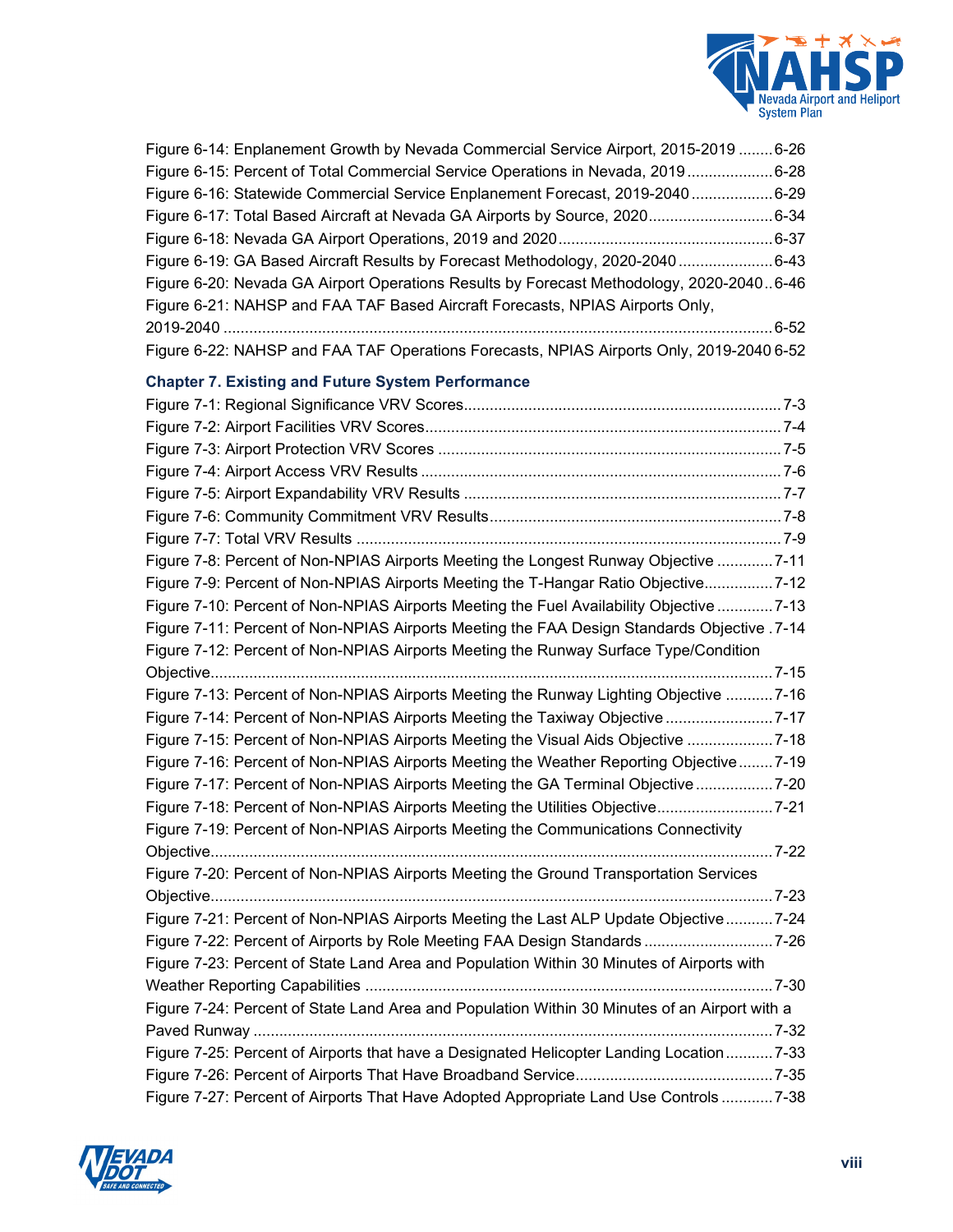

| Figure 7-28: Percent of Airports that have an Approved Airport Planning Document Completed        |  |
|---------------------------------------------------------------------------------------------------|--|
| Figure 7-29: Percent of Airports having Pavement Condition Index (PCI) of Acceptable (or rated    |  |
| Figure 7-30: Percent of Airports That Are Under a Military Operating Area (MOA) in the            |  |
|                                                                                                   |  |
| Figure 7-31: Percent of Airports with Active Development Partnerships 7-46                        |  |
| Figure 7-32: Percent of Airports with Expansion/Development Potential  7-47                       |  |
| Figure 7-33: Percent of Airports That Can Support Regular Business Aircraft Activity 7-48         |  |
| Figure 7-34: Percent of Airports with Tour Operators, Specifically Utilizing Helicopters  7-50    |  |
| Figure 7-35: Percent of Airports that have Established Public Outreach Protocols7-52              |  |
| Figure 7-36: Percent of Airports with or Pursuing an Alternative Energy Source  7-53              |  |
| Figure 7-37: Percent of Airports with an Airport Manager to Operate or Maintain the Airport. 7-55 |  |
| Figure 7-38: Percent of Airports that have Received Federal and/or State Funding Within the       |  |
|                                                                                                   |  |
| Figure 7-39: Percent of Airports Capable of Supporting Aerial Firefighting Operations  7-58       |  |
| Figure 7-40: Percent of Airports Capable of Supporting Emergency (Medical/Police) Operations      |  |
| Figure 7-41: Percent of Population Within 30 Minutes of Any Public-use Airport7-62                |  |
| Figure 7-42: System Airports Providing Access to Remote Communities7-64                           |  |
|                                                                                                   |  |
| Figure 7-44: Percent of Airports That Provide Off-airport Transportation7-67                      |  |
| Figure 7-45: Percent of Airports That Are Involved in UAS/UAV Activity 7-69                       |  |
| <b>Chapter 8. Recommendations and Investment Needs</b>                                            |  |
|                                                                                                   |  |
| Figure 8-2: Nevada Airport System Population and Land Area Coverage  8-9                          |  |
|                                                                                                   |  |
| Figure 8-4: BLM Leased and Other Privately Owned Airports' Impact8-14                             |  |
| Figure 8-5: NAHSP Enhance Safety Goal Investment Needs by Role* 8-18                              |  |
| Figure 8-6: NAHSP Preserve Infrastructure Goal Investment Needs by Goal 8-20                      |  |
| Figure 8-7: NAHSP Transform Economies Goal Investment Needs by Role  8-22                         |  |
|                                                                                                   |  |
|                                                                                                   |  |
|                                                                                                   |  |
|                                                                                                   |  |
|                                                                                                   |  |
| <b>Chapter 9. Airport Economic Impact Study</b>                                                   |  |
|                                                                                                   |  |
|                                                                                                   |  |

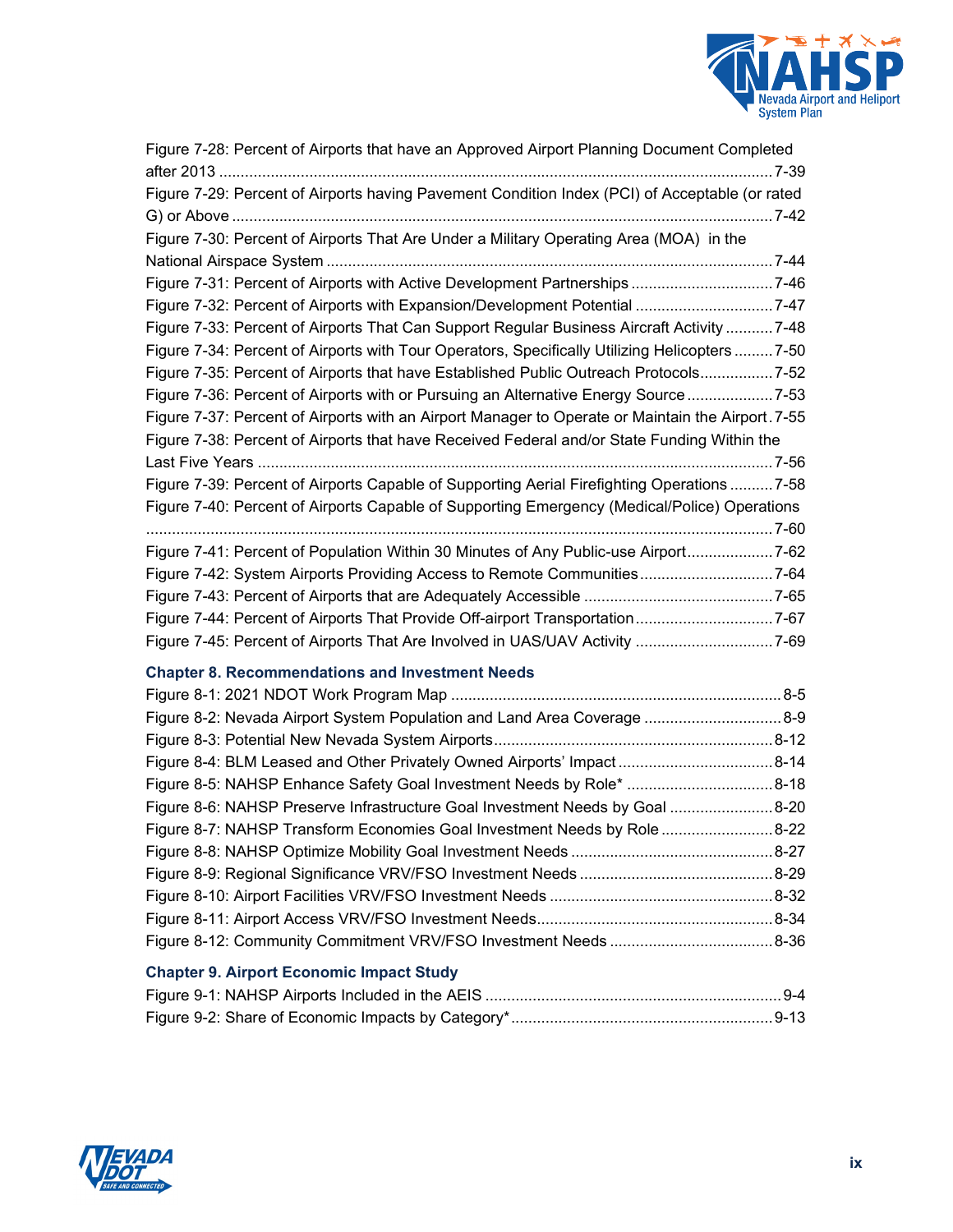

## List of Tables

#### **Chapter 1. System Goals and Performance Measures**

|  |  |  | Table 1-1: Goals and Guiding Principles from the One Nevada Transportation Plan (2020) 1-6 |  |  |
|--|--|--|--------------------------------------------------------------------------------------------|--|--|
|  |  |  |                                                                                            |  |  |

#### **Chapter 2. Inventory of Aviation System Conditions**

| Table 2-5: Runway, Taxiway, Based Aircraft Storage, Fencing, and GA Terminal Building   |  |
|-----------------------------------------------------------------------------------------|--|
|                                                                                         |  |
| Table 2-6: Airport Amenities and Planning Information at NAHSP Airports 2-33            |  |
| Table 2-7: Land Use Compatibility, Airspace Information, and Types of Activity at NAHSP |  |
|                                                                                         |  |
| Table 2-8: Ownership, Financial, and Access Information at NAHSP Airports2-39           |  |

#### **Chapter 3. Airport Roles and Classification Analysis**

### **Chapter 5. Airport Regional Value Methodology**

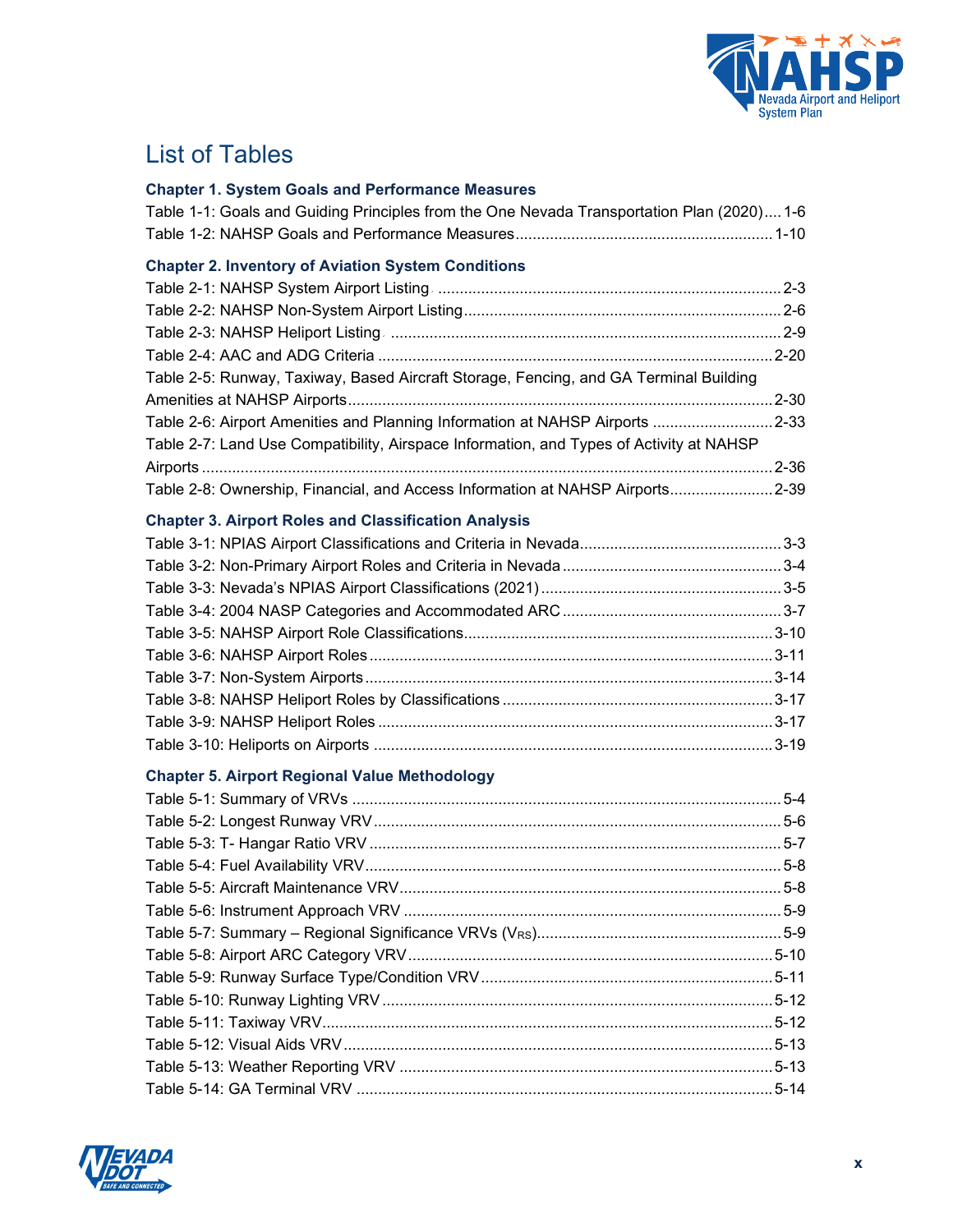

| Table 5-41: Non-NPIAS Facilities and Service Objectives (FSO) by NAHSP Role5-34           |  |
|-------------------------------------------------------------------------------------------|--|
|                                                                                           |  |
| <b>Chapter 6. Forecasts of Aviation Demand</b>                                            |  |
|                                                                                           |  |
|                                                                                           |  |
|                                                                                           |  |
|                                                                                           |  |
|                                                                                           |  |
|                                                                                           |  |
| Table 6-7: Gross Regional Product 2000-2020 (in Millions of 2009 Dollars)6-18             |  |
| Table 6-8: Total Personal Income per Capita in Nevada, by County (in 2009 Dollars)6-19    |  |
|                                                                                           |  |
|                                                                                           |  |
| Table 6-11: 2019 Nevada Commercial Service Airport Based Aircraft6-27                     |  |
| Table 6-12: 2019 Nevada Commercial Service Airport Operations by Type 6-27                |  |
| Table 6-13: Nevada Commercial Service Airport Enplanement Forecasts, 2019-20406-29        |  |
| Table 6-14: Based Aircraft Forecasts at Nevada Commercial Service Airports, 2019-20406-30 |  |
|                                                                                           |  |

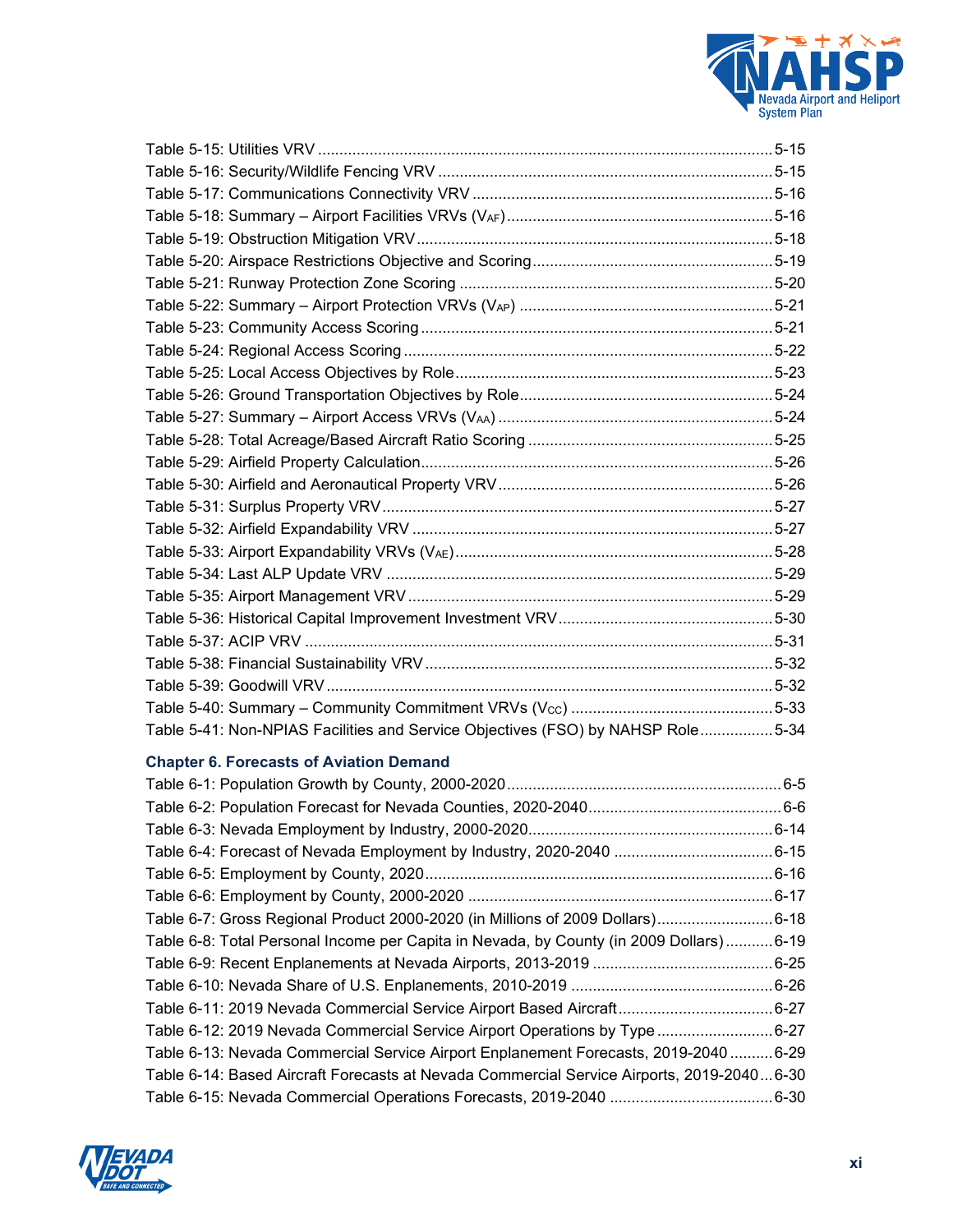

| Table 6-16: Total Operations Forecasts at Nevada Commercial Service Airports,                   |
|-------------------------------------------------------------------------------------------------|
| Table 6-17: GA and Military Operations Forecasts at Nevada Commercial Service Airports,         |
|                                                                                                 |
| Table 6-19: GA Operations at Nevada GA Airports by Data Source, 2020 6-38                       |
|                                                                                                 |
| Table 6-21: GA Based Aircraft Results by Forecast Methodology, 2020-2040 6-42                   |
| Table 6-22: Preferred Based Aircraft Forecasts at Nevada GA Airports, 2020-20406-44             |
| Table 6-23: Nevada GA Airport Operations Results by Forecast Methodology, 2020-20406-46         |
| Table 6-24: Preferred Nevada GA Airport Operations Forecasts by Airport, 2020-2040 6-48         |
| Table 6-25: Total Nevada 2040 Based Aircraft and Operations Forecast 6-50                       |
|                                                                                                 |
| <b>Chapter 7. Existing and Future System Performance</b>                                        |
|                                                                                                 |
|                                                                                                 |
| Table 7-3: Future Performance Targets for FAA Design Standards at System Airports  7-27         |
| Table 7-4: Future Performance Targets for Weather Reporting at System Airports7-28              |
| Table 7-5: Future Performance Targets for Paved Runways at System Airports7-31                  |
| Table 7-6: Designated Helicopter Landing Location Future Performance Target at System           |
|                                                                                                 |
| Table 7-7: Future Performance Targets for Broadband Service at System Airports7-36              |
| Table 7-8: Future Performance Targets for Airport Planning Documents at System Airports. 7-40   |
| Table 7-9: Future Performance Targets for Pavement Condition Index at System Airports  7-43     |
| Table 7-10: Support Regular Business Aircraft Activity Future Performance Target 7-49           |
| Table 7-11: Capable of Supporting Aerial Firefighting Operations Future Performance             |
|                                                                                                 |
| Table 7-12: Capable of Supporting Emergency Operations Future Performance Targets 7-61          |
| Table 7-13: Future Performance Targets for Airports that are Adequately Accessible  7-66        |
| Table 7-14: Future Performance Targets for Airports with Off-Airport Transportation7-68         |
| Table 7-15: Future Performance Targets for Airports Participating in UAS Safety Protocols* 7-70 |
| <b>Chapter 8. Recommendations and Investment Needs</b>                                          |
| Table 8-1: Counties with Projected Population Growth over 1 Percent CAGR  8-4                   |
| Table 8-2: NPIAS Re-evaluation Results for NPIAS Airports in the NAHSP  8-7                     |
| Table 8-3: Percent of State Population and Land Coverage Within 30 Minutes' Drive Time of       |
|                                                                                                 |
| Table 8-4: Progression of Population and Land Coverage Based on Merged NAHSP Roles*8-10         |
| Table 8-5: State Population and Land Coverage of BLM-Owned and Privately Owned                  |
|                                                                                                 |
| Table 8-6: Summary of Recommendations and Investment Needs Sources8-15                          |
|                                                                                                 |
|                                                                                                 |
| Table 8-9: NAHSP Transform Economies Goal: Project Costs by PM8-21                              |

Table 8-10: NAHSP Connect Communities Goal: Project Costs by PM.................................. 8-25